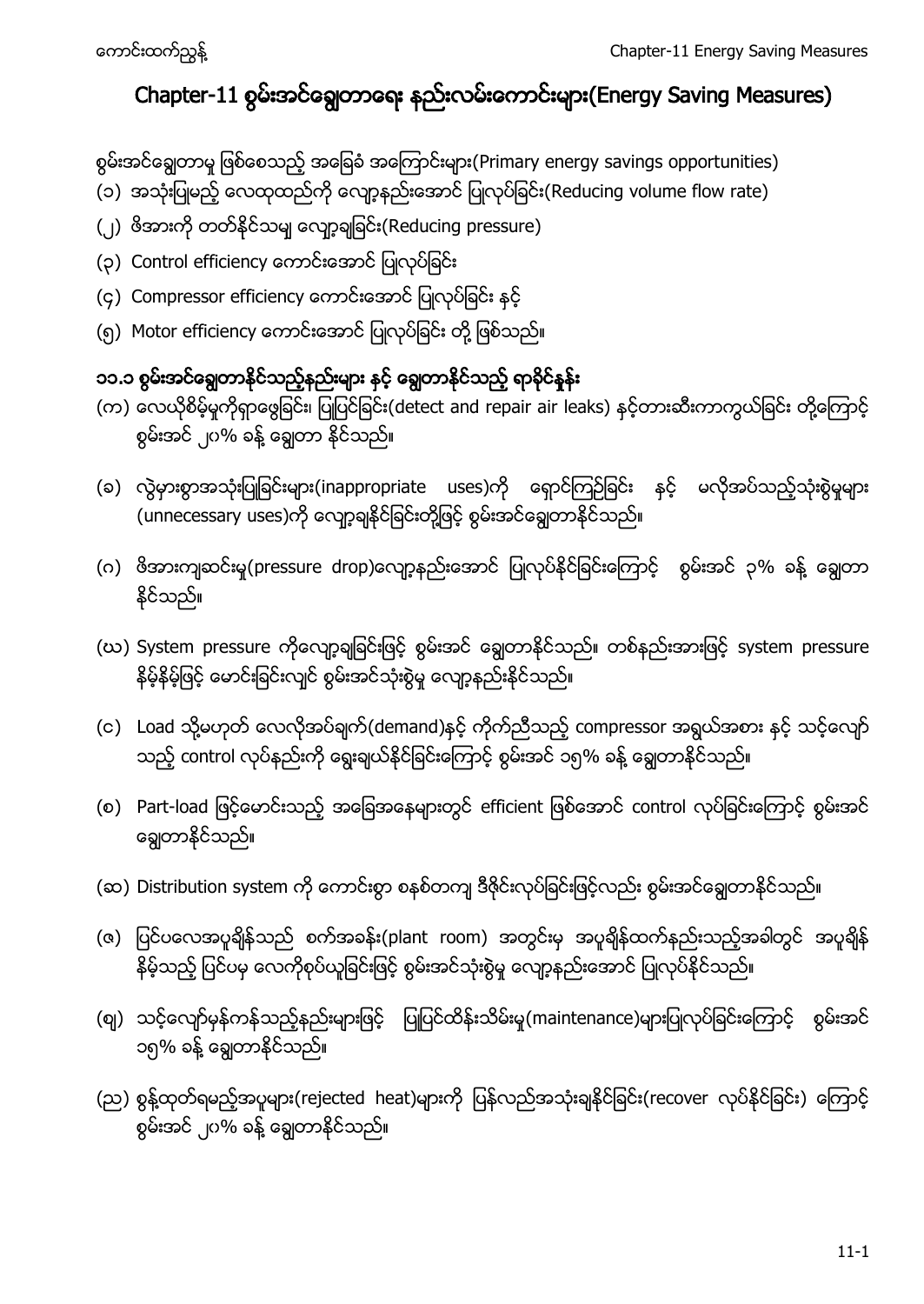### ၁၁.၂ Compressed Air ကို လွဲမှားစွာအသုံးပြုခြင်း(Inappropriate Use)

လက်ရှိ အသုံးပြုနေသည့် compressed air system များကို အမှန်တကယ် အသုံးပြုရန် လိုမလို ဆန်းစစ်ရန် လိုအပ်သည်။ အမှန်တကယ် အသုံးပြုရန် လိုအပ်ပါကလည်း အနည်းဆုံး လေပမာဏ (volume)၊ အနိမ့်ဆုံးဖိအား(system pressure)နှင့် အချိန်တိုတိုအတွင်း မိမိအလိုရှိသည့် လုပ်ငန်းကိစ္စများကို ပြီးမြောက်အောင် ဆောင်ရွက်ရန်လိုသည်။ Compressed air သည် အမြဲတမ်း အလွယ်တကူရရှိနိုင်သောကြောင့် လွဲမှားစွာ အသုံးပြုကြလေ့ရှိသည်။

Compressed air system တစ်ခု၏ အဓိကလိုအပ်ချက်များသည်

- (က)Compressed air ၏ အရည်အသွေး(quality)
- (ခ) လေပမာဏ(air quantity or capacity) နင့်
- (ဂ) Load profile(pressure နှင့် artificial demand) တို့ဖြစ်သည်။

အထက်ပါ လိုအပ်ချက် သုံးမျိုးသည် compressed air system ၏ production ၊ treatment ၊ distribution နှင့် end-use တို့ကို ဆုံးဖြတ်ပေးသည်။ အရည်အသွေး ကောင်းမွန်သည့် compressed air ကို ထုတ်လုပ်ရန်အတွက် ကုန်ကျစရိတ်များသည်။ လေခြောက်သွေ့မှု(dryness)နှင့် အညစ်အကြေး(comtaminant) ကင်းစင်မှုတို့သည် compressed air ၏ အဓိက အရည်အသွေး ဖြစ်သည်။ Air Treatment အခန်း(Chapter-09)တွင် အသေးစိတ် ဖော်ပြထားသည်။

လေထွက်နူန်း(capacity)သည် compressed air system ၏ အရွယ်အစားပေါ်တွင် မူတည်သည်။ Compressed air system တစ်ခု၏ load profile ကိုလိုက်၍ system efficiency ကောင်းစေမည့် သိုလှောင် ကန်(storage tank) အရွယ်အစားကို ရွေးချယ်သင့်သည်။

ဉပမာ Electrical carbinet(panel)များကို အေးအောင် ပြုလုပ်ရန်အတွက် compressed air vortex table များကို အသုံးပြုမည့်အစား air conditioning unit ကို အသုံးပြုသင့်သည်။ Compressed air venturi method ကို အသုံးပြု၍ vacuum လုပ်မည့်အစား vacuum system ကို အသုံးပြုသင့်သည်။

Cooling aspirating agtitating mixing သို့မဟုတ် inflating packing လုပ်ငန်းများ အတွက် compressed air ကိုသုံးမည့်အစား blower ၊ fan ၊ mixer နှင့် nozzle များကို အသုံးပြုခြင်းဖြင့် စွမ်းအင်သုံးစွဲမှုကို လျော့ချနိုင်သည်။ စွမ်းအင်သုံးစွဲမှုကို လျော့နည်းခြင်းကြောင့် ကုန်ကျစရိတ် လျော့နည်းကာ အကျိုးအမြတ် များနိုင်သည်။ Compressed air ပိုက်ကိုဗွင့်၍ open blowing လုပ်ခြင်းသည် စွမ်းအင် ဖြုန်းတီးရာ ရောက်သည်။ ထိုသို့ ပြုလုပ်မည့်အစား high efficiency nozzle ကို အသုံးပြုနိုင်သည်။ Compressed air ဖြင့် စက်ပစ္စည်းများ နှင့် နေရာများကို သန့်ရှင်းခြင်း(cleaning) မပြုလုပ်သင့်ပါ။ Compressed air အစား blower များ၊ vacuum များဖြင့်သာ သန့်ရှင်းရေး(cleaning) ပြုလုပ်သင့်သည်။

Compressed air ကိုအသုံးပြုသူ၏နေရာ(end use)တွင် regulator မပါပဲ(unregulated) အသုံးမပြုသင့်ပါ။ Pressure regulator မပါရှိခဲ့လျင် အသုံးပြုသူသည်(end user)သည် အမြင့်ဆုံးဖိအား(full pressure)မလိုအပ်သော်လည်း အမြင့်ဆုံးဖိအား(full pressure) ဖြင့် အသုံးပြုနေလိမ့်မည်။

| Inappropriate             | <b>Description and Examples</b>         | <b>Potential Solutions</b> |  |
|---------------------------|-----------------------------------------|----------------------------|--|
| <b>Compressed Air Use</b> | ဥပမာ                                    | သင့်လျော်သည့်နည်းများ      |  |
| Abandoned                 | Compressed air continues to be supplied | Install shut off valves    |  |
| Equipment                 | to equipment that remains in place yet  | Remove redundant           |  |
|                           | does not operate                        | equipment                  |  |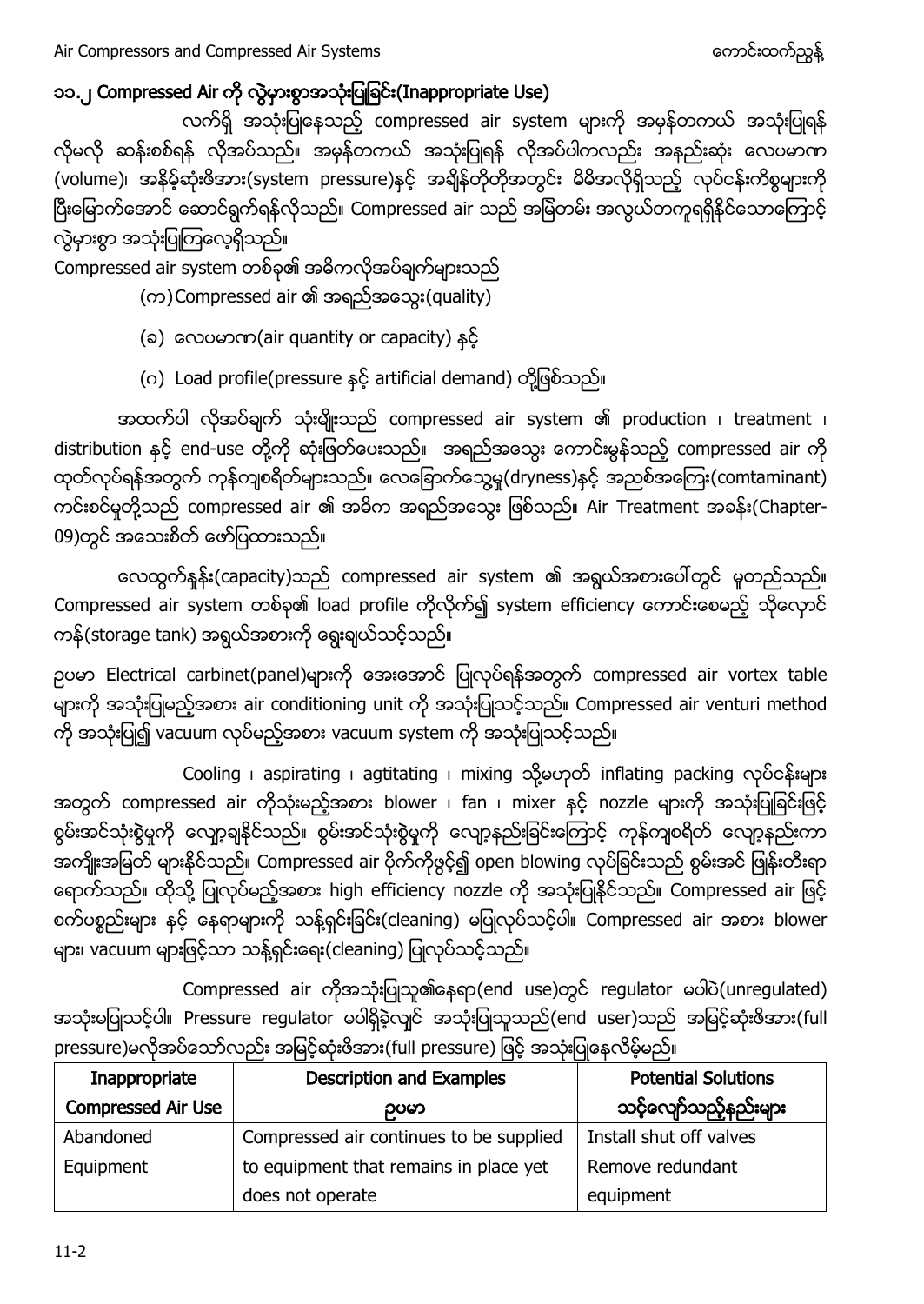| Aspirating        | Aspirating uses compressed air to induce   |                                    |  |
|-------------------|--------------------------------------------|------------------------------------|--|
|                   | the flow of another gas with compressed    | Low-pressure Blower                |  |
|                   | air such as flue gas                       |                                    |  |
| Atomizing         | Atomizing uses compressed air to           | Low-pressure Blower                |  |
|                   | disperse liquid to a process as an aerosol |                                    |  |
| Dense phase       | Dense phase transport is used to           | Low to High Pressure               |  |
| transport         | transport solids in a batch format         | <b>Blowers</b>                     |  |
| Open blowing      | Blowing using compressed air applied       | Brushes, Brooms                    |  |
|                   | with an open, unregulated tube, hose, or   | Blowers, Electric fans             |  |
|                   | pipe for cooling, Drying, Clean up         | Mixers and Nozzles                 |  |
| Equipment or      | Personnel cooling using compressed air     | Fans                               |  |
| Personnel cooling | can be dangerous (fine particles or        |                                    |  |
|                   | unsecured hoses striking personnel)        |                                    |  |
| Unregulated       | End use equipment operating without a      | <b>Install Pressure Regulators</b> |  |
| Equipment         | regulator at full system pressure          |                                    |  |
| Vacuum generation | Compressed air is sometimes used in        | Vacuum Pump                        |  |
|                   | conjunction with a venturi to generate a   |                                    |  |
|                   | negative pressure vacuum                   |                                    |  |

Compressed air ကို နည်းလမ်းမကျစွာအသုံးပြုခြင်း ကြောင့်ဆုံးရှုံးရမည့် ငွေပမာက

ဉပမာ - ကားထုတ်လုပ်သည့်စက်ရုံ(assembly plant)တစ်ခု၌ တစ်ခြားသောနည်း တစ်နည်းကို အသုံးပြုရမည့် အစား compressed air (inappropriate uses) အောက်တွင် ဇယားဖြင့်ဖော်ပြထားသည်။ သုံးစွဲသည့်လေပမာကကို cubic feet per minute (CFM)ဖြင့် ဖော်ပြထားသည်။

| Operation                                              | Original   | <b>Number</b> | <b>Action Taken</b> | <b>Revised</b> | <b>Peak Flow</b> |
|--------------------------------------------------------|------------|---------------|---------------------|----------------|------------------|
|                                                        | Peak       | of Hours      |                     | Peak           | Reduction (CFM)  |
|                                                        | Flow (CFM) |               |                     | <b>Flow</b>    |                  |
|                                                        |            |               |                     | (CFM)          |                  |
| Open hand-                                             | 200        | 6,500         | Installed nozzles   | 50             | 150              |
| held                                                   |            |               |                     |                |                  |
| blow guns                                              |            |               |                     |                |                  |
| Vacuum                                                 | 1,000      | 5,000         | Motor-driven        | 0              | 1,000            |
| generator                                              |            |               | vacuum pump         |                |                  |
| Personnel                                              | 800        | 3,500         | Used fans           | 0              | 800              |
| cooling                                                |            |               |                     |                |                  |
| Pneumatic                                              | 750        | 3,500         | Replaced with       | 0              | 750              |
| actuators                                              |            |               | electric            |                |                  |
|                                                        |            |               | actuators           |                |                  |
| ကျော့ချနိုင်သည့်စုစုပေါင်းလေပမာဏ (Total CFM reduction) |            |               |                     |                | 2,700            |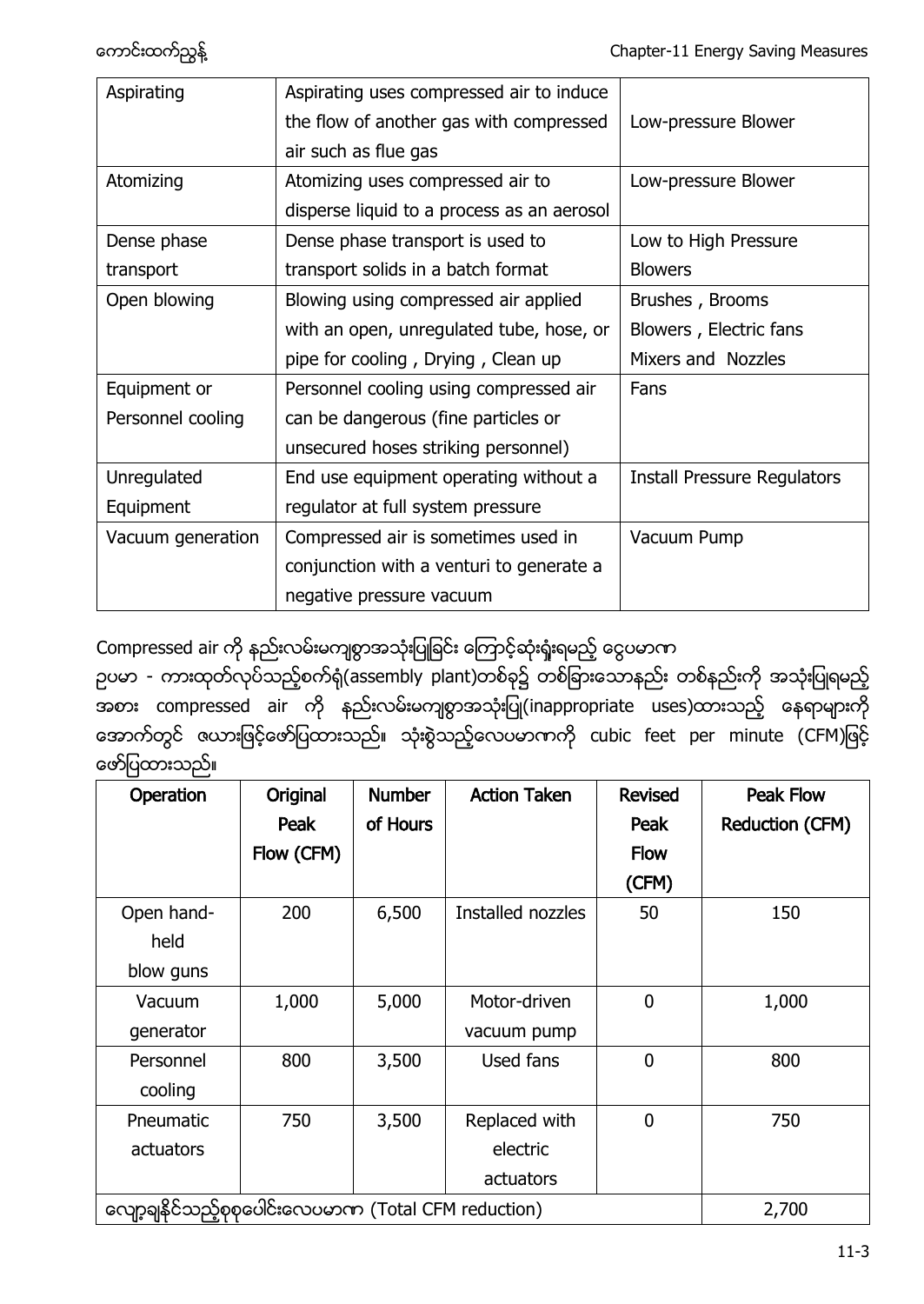Open hand-held blow gun များကို အသုံးပြုမည့်အစား နော်ဇယ်(nozzles) ကို အသုံးပြုခြင်းကြောင့် 200 CFM မှ 50 CFM သို့ လျော့ချ နိုင်သည်။ Energy audit မှ ရရှိသော စွမ်းအင်သုံးစွဲမှုနူန်းသည် compressed air 100 CFM ရရှိရန် အတွက် စွမ်းအင် 18 kW သုံးရန် လိုအပ်သည်။ လျပ်စစ်ဓာတ်အားခသည် \$0.05 per kWh ဖြစ်သည်။ လျော့ချနိုင်သည့် စွမ်းအင် သို့မဟုတ် ချွေတာနိုင်သည့် စွမ်းအင်ပမာကကို အောက်ပါအတိုင်း တွက်ယူနိုင်သည်။

Annual savings =  $[kW \text{ per } cfm] x [cfm \text{ savings}] x [# of hours] x [$ per kWh]$ 

 $= 18/100 \times [(150 \times 6,500) + (1,000 \times 5,000) + (800 \times 3,500) + (750 \times 3,500)] \times $0.05$ 

 $=$  \$102,600

## ၁၁.၃ စွမ်းအင်ရွှေတာ(Energy Saving)နည်းများဖြင့် ဒီဇိုင်းပြုလုပ်ပုံ အဆင့်ဆင့်

Compressed air system တစ်ခု ဒီဇိုင်းပြုလုပ်ပုံ အဆင့်ဆင့် ကို ဖော်ပြထားသည်။

- (၁) လိုအပ်သည့် လေပမာကကို သိအောင်ပြုလုပ်ခြင်း(Identify process air demand)
- (၂) System specification ကို သတ်မှတ်ခြင်း
- (၃) System layout ရေးဆွဲခြင်း
- (၄) Distribution system ၏ အရွယ်အစားကို ခန့်မှန်းခြင်း
- (၅) Compressor အရွယ်အစား(size) နင့် အမျိုးအစား(type)ကို သတ်မှတ်ခြင်း
- (၆) Compressor ကိုမောင်းမည့် စွမ်းအင် သို့မဟုတ် driver ကို သတ်မှတ်ခြင်း
- (၇) Compressor နှင့် driver တို့ကို control လုပ်ရန်အတွက် သင့်လျော်သည့်နည်းကို ရှာဖွေခြင်း
- (၈) Compressed air treatment equipment များကို ဒီဇိုင်းလုပ်ခြင်း နှင့်
- (၉) စွမ်းအင်ချွေတာနိုင်သည့် အစီအမံများ(energy-saving features) ကို လေ့လာခြင်း တို့ဖြစ်သည်။

အထက်ပါအဆင့်များသည် system အသစ်ကို ဒီဇိုင်းလုပ်သည့်အခါတွင် သာမက လက်ရှိသုံးနေသည့် existing system များ၌လည်း အသုံးပြုနိုင်သည်။

## ၁၁.၄ Compressed Air System ၏ စွမ်းအင်သုံးစွဲမှု သက်သာစေသည့်နည်းများ

- (၁) Compressed air system ၏ စွမ်းအင်သုံးစွဲမှုကို တတ်နိုင်သမျ လျော့ချပါ။
- (၂) Compressor ၏ အထွက်ဖိအား(discharge pressure) လျော့ချနိုင်ခြင်းကြောင့် လေယိုစိမ့်သည့်ပမာက ကိုလည်း လျော့ချနိုင်သည်။
- (၃) အပူရှိန်နိမ့်သည့် ဝင်လေ(air inlet)ရရန်အတွက် ပြင်ပမှ လေ(Ambient Air)ကို တိုက်ရိုက်ယူပါ။
- (၄) Efficient မဖြစ်သော compressor အဟောင်းကို အသစ်ဖြင့် လဲလှယ်ခြင်းဖြင့် စွမ်းအင် သက်သာစေနိုင် သည်။
- (၅) တတ်နိုင်လျင် efficiency အလွန်ကောင်းသည့် မော်တာများကို အသုံးပြုပါ။
- (၆) နောက်ဆုံး အသုံးပြုသည့်နေရာတွင် လိုအပ်သည့် လေပမာက(air usage) နှင့် ဖိအား လျော့ချနိုင်ရန်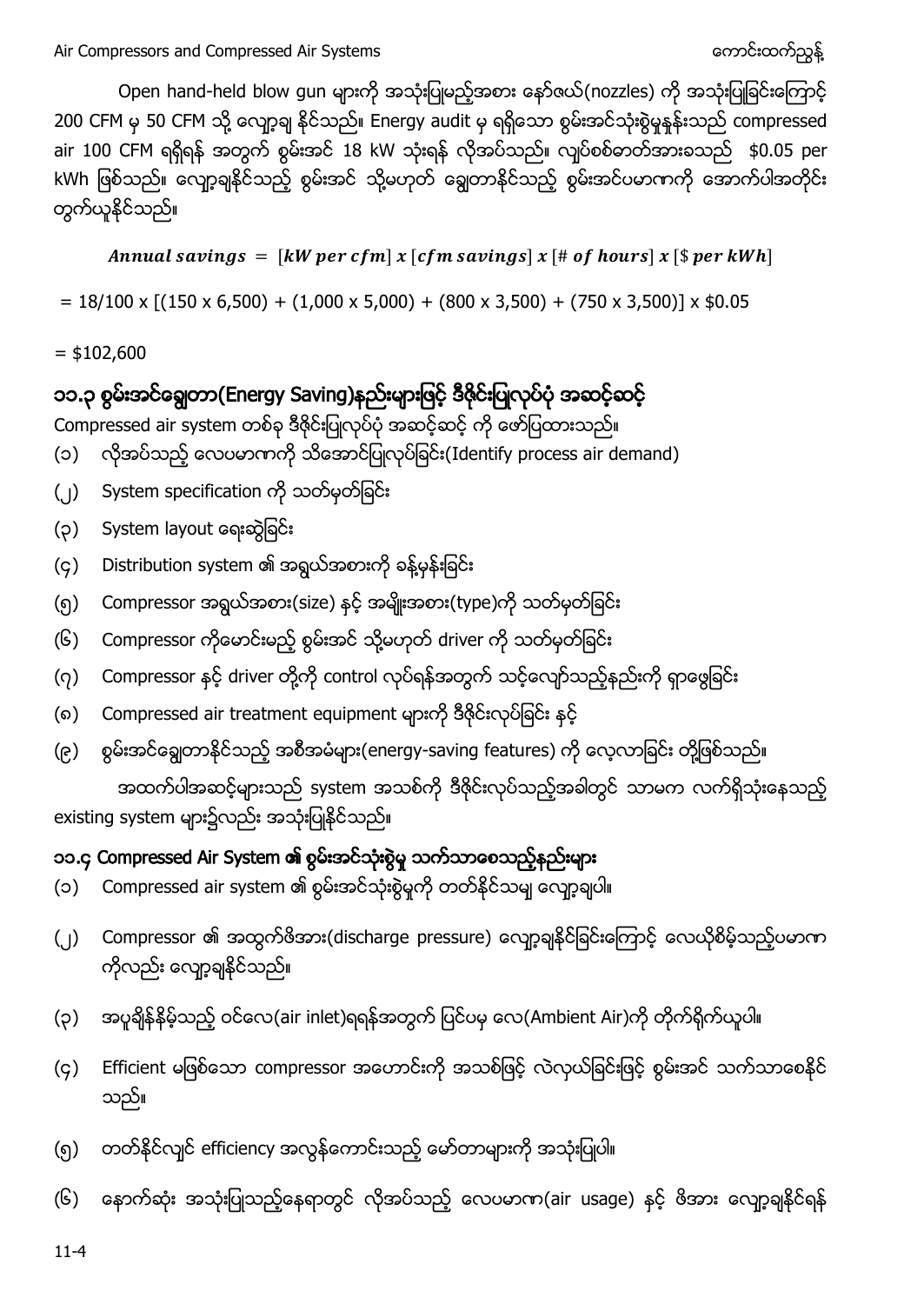သင့်လျော်သော ပြောင်းလဲမှု(modification)များ ပြုလုပ်ပါ။

- (၇) Compressor မှ ထွက်သည့် အပူ(heat of compression) များကို စွန့်ထုတ်ရန်အတွက်(reject လုပ်ရန်) သေးငယ်သည့် fan များကို အသုံးပြုခြင်းမှ ရှောင်ကြဉ်ပါ။
- (၈) Compressor မှ ထွက်သည့် အပူ(heat of compressions)များကို ပြန်အသုံးချ(recover) နိုင်အောင် ကြိုးစားပါ။
- (၉) အမျိုးအစား နင့် အရွယ်အစား မတူညီသည့် compressor များစွာရှိသည့် compressed air system မျိုးတွင် automatic compressor control ကိုအသုံးပြု၍ sequence of operation ပြုလုပ်ပါ။
- (၁၀) System နှင့် သင့်လျော်သည့် air dryer အမျိုးအစား နှင့် အရွယ်အစားကို အသုံးပြုပါ။
- (၁၁) ပိုက်များတွင် ဖိအားကျဆင်းမှု(pressure loss) နည်းအောင် ဒီဇိုင်း ပြုလုပ်ပါ။ လုံလောက်အောင် ကြီးမားသည့် ပိုက်အရွယ်အစား အမျိုးမျိုးဖြင့် ဒီဇိုင်းပြုလုပ်ပါ။
- (၁၂) Compressor များ မကြာခကာ မောင်းခြင်း၊ ရပ်ခြင်း၊ load လုပ်ခြင်း၊ unload လုပ်ခြင်း(cycling) မဖြစ်ပေါ်အောင် လေလှောင်ကန်(receiver tank) အဝို တပ်ဆင်ထားပါ။
- (၁၃) မကြာခဏ compressed air ပမာဏ များများ အသုံးပြုသူ(end-user)၏ အနီးတွင် local air receiver သို့မဟုတ် secondary air receiver တပ်ဆင်ထားပါ။

## ၁၁.၅ စွမ်းအင်သုံးစွဲမှုနည်းစေရန် ဆောင်ရွက်သင့်သည့် အချက်များ

- (၁) Treatment လုပ်နေသည့် equipment များ၏ ဖိအားကျဆင်းမှု(pressure drop) ကို တိုင်းယူပါ။ ဖိအား ကျဆင်းမှုသည် 0.5 bar(7.5 psi)ထက် ပိုများပါက အစိတ်အပိုင်း(component) တစ်ခုချင်းစီကို စစ်ဆေးပါ။ လိုအပ်ပါက သန့်ရှင်းရေး ပြုလုပ်ပါ။ လိုအပ်ပါက လေစစ်(filter)အဟောင်းများကို အသစ်ဖြင့် လဲလှယ် ပေးပါ။
- (၂) Manual condensate drain valve များကို zero-loss electronic condensate trap များဖြင့် လဲလှယ်ပါ။ Dryer ထဲသို့ ဝင်လာသည့်လေ၏ အပူချိန်ကို တိုင်းယူပါ။ Compressor full load အခြေအနေတွင် 35˚C ထက် ပို၍ မများသင့်ပေ။ 35˚C ထက် ပိုများနေပါက compressor cooling ပိုကောင်းအောင် ပြုလုပ်ပါ။ Compressor inlet temperature ကို လျော့ချပေးပါ။ Aftercooler များကို စစ်ဆေးပါ။ ဝင်လေ၏အပူချိန်(inlet temperature) အလွန်မြင့်မားလျင် dryer ၏ စွမ်းဆောင်ရည် (performance) ညံ့ဖျင်း စေနိုင်သည်။
- (၃) Control များ အလုပ်လုပ်ပုံကို စစ်ဆေးပါ။ Condensate collection system ပုံမှန်အလုပ် လုပ်မလုပ် စစ်ဆေးပါ။ လိုအပ်ပါက ပြုပြင်မှုများ ပြုလုပ်ပါ။
- (၄) Oil/Water separator ကို အသုံးပြု၍ ဆီဟောင်း(waste oil)နှင့် ရေကို စွဲထုတ်ပါ။
- ်(၅) Refrigerant gas level ကို စစ်ဆေးပါ။ Refrigerant 15% လျော့နည်းနေခြင်းကြောင့် စွမ်းအင်သုံးစွဲမှု နှစ်ဆခန့် ပိုများလာနိုင်သည်။ Sight glass ၌ ရှိသော level indicator ကိုကြည့်၍ စစ်ဆေးပါ။ အနိမ့်ဆုံး .<br>အမှတ်ထက်နည်းနေပါက ထပ်ဖြည့်ပါ။ လိုအပ်ပါက ထုတ်လုပ်သူ(manufacturer) နှင့် ဆက်သွယ်ပါ။
- (၆) Heat exchange များကို အတွင်းဘက်(internal) နင့် အပြင်ဘက်(external) နစ်ဘက်စလုံး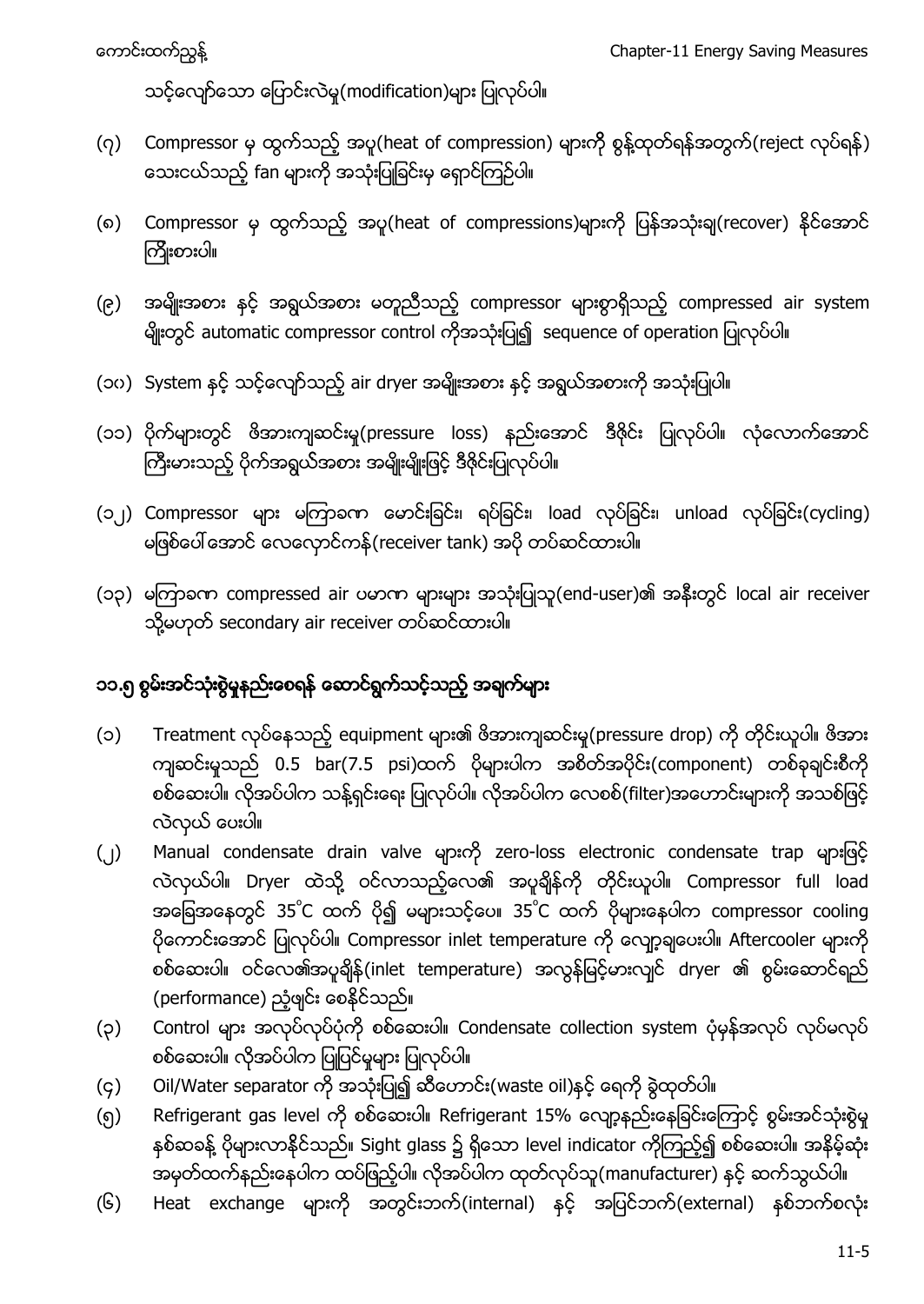သန့်ရှင်းနေပါစေ။ ပုံမှန် စစ်ဆေးမှုများ ပြုလုပ်ပါ။

- (၇) Dryer များတွင် ဖုန်၊ အမှုန်များ ရှိနေပါက သန့်စင်ပေးပါ။
- (၈) Dew Point များကို ပြောင်းပေးပြီး control အလုပ်လုပ်ပုံ ကောင်းမကောင်း စစ်ဆေးပါ။
- (၉) Compressor များထားရှိရာ အခန်း၌ လေဝင်လေထွက် ကောင်းပါစေ။
- (၁၀) Screw compressor များ 7barg (700kPa) ဖြင့် မောင်းနေရာမှ 6.5barg (650kPa) သို့ ရောက် အောင် ဖိအား0.5bar (50kPa)လျော့ချလိုက်ပါက စွမ်းအင်သုံးစွဲမှု ၃% မှ ၄% အထိ သက်သာ သွားစေနိုင်သည်။
- (၁၁) Compressor အတွင်းသို့ ဝင်ရောက်လာသည့် လေများ၏အပူချိန်မမြင့်စေရန် နင့် စိုထိုင်းဆ မများစေရန် ဂရုစိုက်ပါ။ Compressor များကို လေဝင်လေထွက်ကောင်းသည့် နေရာ၌ တပ်ဆင်ထားပါ။ Compressor ထားသည့်အခန်းကို လေဝင်လေထွက်(ventilation) ကောင်းအောင်ပြုလုပ်ပါ။ ပြင်ပမှ အေးသည့် လေများ ကို compressor အတွင်းသို့ တိုက်ရိုက် ထည့်ပေးပါ။
- (၁၂) အဝင်လေစစ်(Inlet air filter)ကို ပုံမှန်သန့်ရှင်းရေး ပြုလုပ်ပေးပါ။ လေစစ်(filter)ကြောင့် 250mm water column(wc) ဖိအားကျဆင်းမှ ပိုများလာပါက compressor ၏ efficiency 2% ခန့် ကျဆင်း သွားနိင်သည်။
- (၁၃) Compressor valve များကို ကောင်းစွာထိန်းသိမ်းပါ။ ခြောက်လ တစ်ကြိမ် ပုံမှန်စစ်ဆေးပါ။ ယိုယွင်း နေသည့် valve များကြောင့် compressor efficiency 50% ကျဆင်းသွားနိုင်သည်။
- (၁၄) လေစစ်(filte)များ၏ အဝင်နှင့်အထွက်နေရာကိုစွ၍ manometer တပ်ဆင်ထားပါ။ လေစစ်(filter)များ၏ ဗိအားကျဆင်းမှုကို ပုံမှန်စစ်ဆေးပေးပါ။ လိုအပ်ပါက အသစ်လဲလှယ်ပေးပါ။ သို့မဟုတ် သန့်ရှင်းရေး လုပ်ပေးပါ။
- (၁၅) Compressor များ ဝန်နည်းနည်း(low load)ဖြင့်မောင်းနေမည့် အချိန်ကို တတ်နိုင်သမျ လျော့ချပါ။ လေလိုအပ်ချက်(air demand)သည် compressor လေထွက်နှန်း(capacity)၏ 50% ထက် ပိုနည်းပါက ပိုသေးငယ်သည့် compressor ဖြင့် ပြောင်းမောင်းပါ။ သို့မဟုတ် compressor ၏ speed ကိုလျော့ချရန် ကြိုးစားပါ။
- (၁၆) Regenerative air dryer များကို အသုံးပြုရန် ကြိုးစားပါ။ Regenerative air dryer များသည် အပူ (heat of compression)ကို အသုံးပြု၍ လေထဲမှ ရေငွေ့ (moisture)ကို ဖယ်ထုတ်ပစ်သောကြောင့် စွမ်းအင်သုံးစွဲမှု နည်းသည်။
- (၁၇) Intercooler တွင် ချေးများ ကပ်နေခြင်းကြောင့်(foul ဖြစ်ခြင်း) ကြောင့် compressor efficiency ကျဆင်းစေသည်။ Air receiver တွင် ပို၍ condensation ဖြစ်စေနိုင်သည်။ ထို့ကြောင့် distribution လိုင်းတွင် ပို၍ သံချေးတက်ခြင်း(corrosion) ဖြစ်စေနိုင်သည်။ ထို့ကြောင့် ပုံမှန်သန့်ရှင်းရေး ပြုလုပ်ရန် လိုသည်။
- (၁၈) သတ်မှတ်ထားသည့် Free Air Delivery(FAD) ကို compressor မှ ထုတ်ပေးနိင်စွမ်း ရှိမရှိ ပုံမှန် စစ်ဆေးရန် လိုအပ်သည်။ လိုအပ်သည့် ပြုပြင်မှုများ ပြုလုပ်ပေးရန် လိုသည်။
- (၁၉) တစ်လုံးထက် ပိုများသော compressor များမောင်းနေပါက compressor တစ်လုံးကို full load ဖြင့်မောင်းပြီး ကျန်တစ်လုံးကို part load ဖြင့် မောင်းနေအောင် စီမံထားသင့်သည်။ Compressor နစ်လုံး part load ဖြင့် မောင်းနေပါက efficiency ဆိုးဝါးနိုင်သည်။
- (၂၀) Compressor မှထွက်လာသည့် လေပူ(hot air)များကို heat recovery လုပ်သင့်သည်။ အေးသည့်နိုင်ငံ များတွင် compressor မှ ထွက်လာသည့်လေပူ(hot air)များကို အခန်းအပူပေးရန် အသုံးချသင့်သည်။
- (၂၁) အဆင့် နစ်ဆင့်(two stage) သို့မဟုတ် multi stage compressor များသည် single stage compressor များထက် ပို၍ efficiency ကောင်းသည်။ စွမ်းအင်(energy)သုံးစွဲမှု နည်းသည်။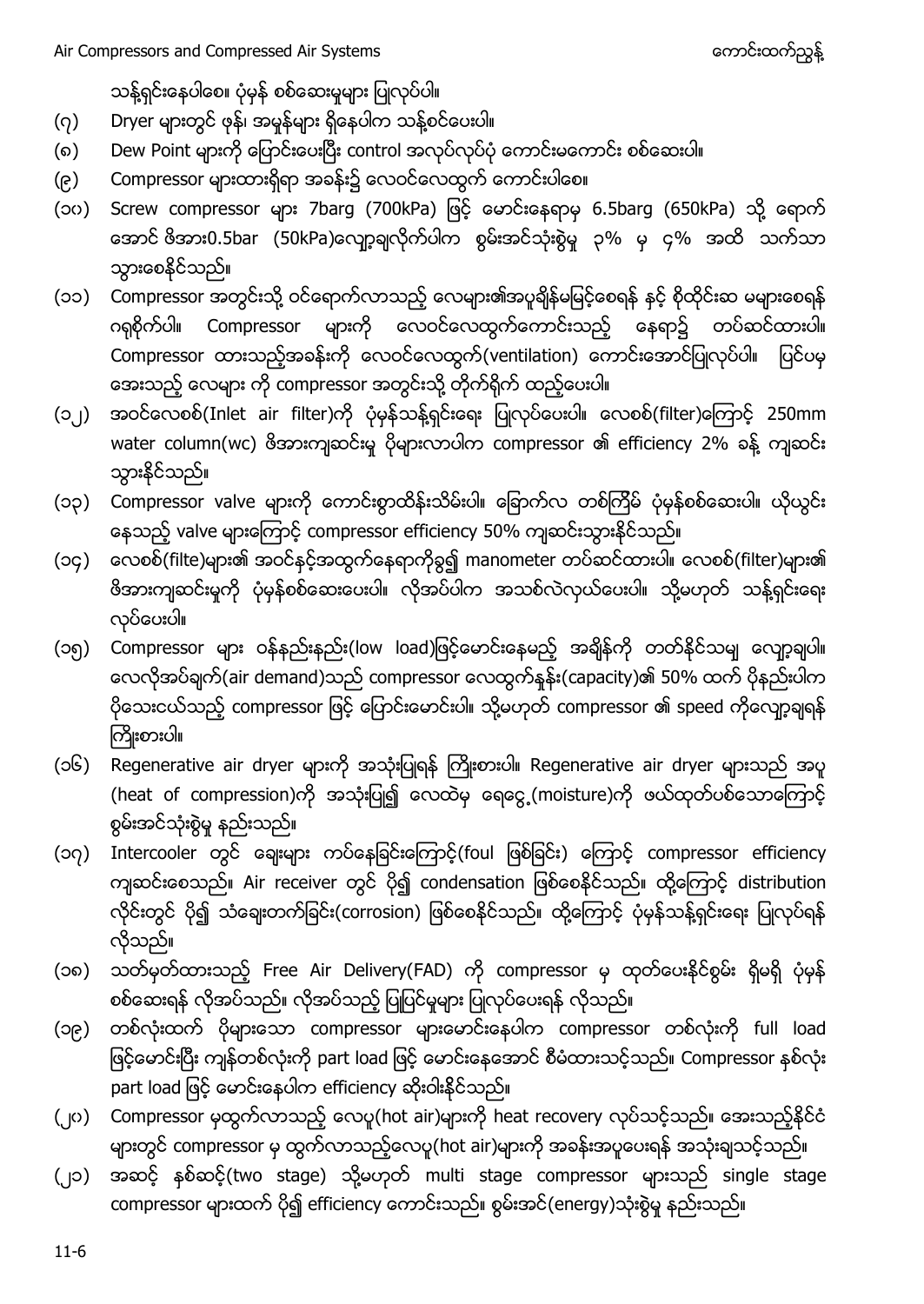- (၂၂) လိုအပ်သည့်ဖိအားသည် နိမ့်လွန်းခြင်း(3 bar)၊ မြင့်လွန်း(7 bar)ခြင်း ဖြစ်နေပါက လက်ရှိ system(3 bar to 7 bar)ကို 3 bar system တစ်ခု နှင့် 7 bar system တစ်ခုအဖြစ် သီးခြားဖြစ်အောင် ပြုလုပ်ရန် သင့်မသင့် လေ့လာပါ။
- (၂၃) လုပ်ငန်းများ ပုံမှန်လည်ပတ်စေလျက် compressor မှ အထွက်ဖိအား(discharge pressure)ကို နိမ့်နိုင် သမျ နိမ့်အောင် လျော့ချသင့်သည်။
- (၂၄) High cyclic-air-demand (အချိန်အနည်းငယ်အတွင်း အလွန်မြင့်သော air demand ကြောင့် pressure တက်ခြင်း၊ ကျခြင်း) ရှိသည့် system များအတွက် compressor လေထွက်နူန်း(capacity) ထပ်တိုးမည့် အစား လေလှောင်ကန်(air receiver)အရွယ်အစားကိုသာ ထပ်တိုးသင့်သည်။
- (၂၅) 100kW ထက်ကြီးသည့် compressor များကို Variable Speed Drive(VSD) ဖြင့် မောင်းသည့် VSD compressor များနှင့် လဲလှယ် တပ်ဆင်သင့်သည်။
- (၂၆) Load pressure setting နှင့် unload pressure setting နစ်ခုကို တတ်နိုင်သမျနီးအောင် ထားရှိ သင့်သည်။
- (၂၇) Automatic timer controlled drain trap ပွင့်သည့်အခါ compressed air များ ထွက်သွားကာ ဆုံးရှုံး စေသောကြောင့် ဖွင့်ရမည့်အကြိမ် အရေအတွက်နှင့် ဖွင့်နေသည့်အခါ ကြာမည့်အချိန်ကို နည်းနိုင်သမျ နည်းအောင် လျော့ချသင့်သည်။
- (၂၈) Air compressor ၏ မှတ်တမ်း(logs) ကို ပုံမှန် စစ်ဆေးသင့်သည်။ ပုံမှန်မဟုတ်သည့် အရာများကို ရှာဖွေသင့်သည်။ Cooling water flow i temperature i inter stage discharge pressure နှင့် compressor load-cycle တို့ ဖြစ်သည်။
- (၂၉) ပုံမှန် compressor air လေယိုစိမ့်မှု(leakage) သည် ၁၀% မှ ၁၅% အတွင်းသာ ဖြစ်သည်။ လေယိုစိမ့်မှု(leakage) ၄၀% မှ ၅၀% သည် လက်ခံနိုင်သည့်နှန်းထက် ပိုများသည်။ လစဉ် သို့မဟုတ် အပါတ်စဉ် စစ်ဆေးသင့်သည်။
- (၃၀) အသုံးမပြုသည့်စက်များ သို့မဟုတ် ရပ်ထား(shutdown လုပ်ထား)သည့် စက်များဆီသို့ compressed air များ မရောက်စေရန် solenoid cut off valve များဖြင့် intelock လုပ်ထားသင့်သည်။
- (၃၁) Compressor air pipe layout ကို ကွင်းပုံသဏ္ဍန် (ring main) ပြုလုပ်ထားသင့်သည်။
- (၃၂) ပိုက်ရှည်လွန်းလျှင် (အသုံးပြုသူသည် main compressor မှ အလွန်ဝေးကွာနေလျှင်) သီးသန့် compressor ငယ်တစ်လုံး တပ်ဆင်သင့်သည်။
- (၃၃) Compressed air ကို လွဲမှားစွာ အသုံးပြုနေခြင်း အားလုံးကို တားဆီးသင့်သည်။ ဟန့်တားသင့်သည်။ ခန္ဓာကိုယ်ကို compressed air နှင့် သန့်စင်ခြင်း၊ agitating လုပ်ခြင်း၊ ကြမ်းပြင်ကို compressed air ဖြင့် သန့်ရှင်းရေး လုပ်ခြင်း စသည့် ကိစ္စများ မပြုလုပ် သင့်ပါ။
- (၃၄) Pneumatic equipment များကို recommend လုပ်ထားသည့် ဖိအား(pressure) ထက်ပိုမြင့် ဖိအားဖြင့် အသုံးမပြုသင့်ပါ။ စွမ်းအင် ကုန်ကျမှုများသည်။ Equipment များ ပျက်စီးလွယ်သည်။
- (၃၅) Compressed air ဖြင့်မောင်းသော air drill ၊ grinder စသည့် pneumatic tool များသည် လျပ်စစ်မော်တာဖြင့် မောင်းသော drill၊ grinder များထက် အဆ(၂ပ)ခန့် ပို၍ စွမ်းအင်သုံးစွဲမှု များသည်။
- (၃၆) Pneumatic နည်းဖြင့် ပစ္စည်းများ သယ်ပို့ခြင်းသည် mechanical system ထက်(၈)ဆ စွမ်းအင်သုံးစွဲမှု ပိုများသည်။
- (၃၇) Compressed air ပိုက်များကို ဂဟေဆော်နည်း(welding)ဖြင့် ပိုက်များကို ဆက်ခြင်းသည် အရစ် (threaded) နည်းဖြင့် ပိုက်များဆက်ခြင်းထက် ပို၍ ကောင်းသည်။
- (၃၈) Ball valve ၊ plug valve နှင့် gate valve တို့သည် globe valve ထက်ပို၍ ဖိအားကျဆင်းမှု နည်းသည်။ အမှန်တကယ် လိုအပ်သည့်အကြောင်း တစ်ခုခုကြောင့်သာ globe valve ကို သုံးစွဲသင့်သည်။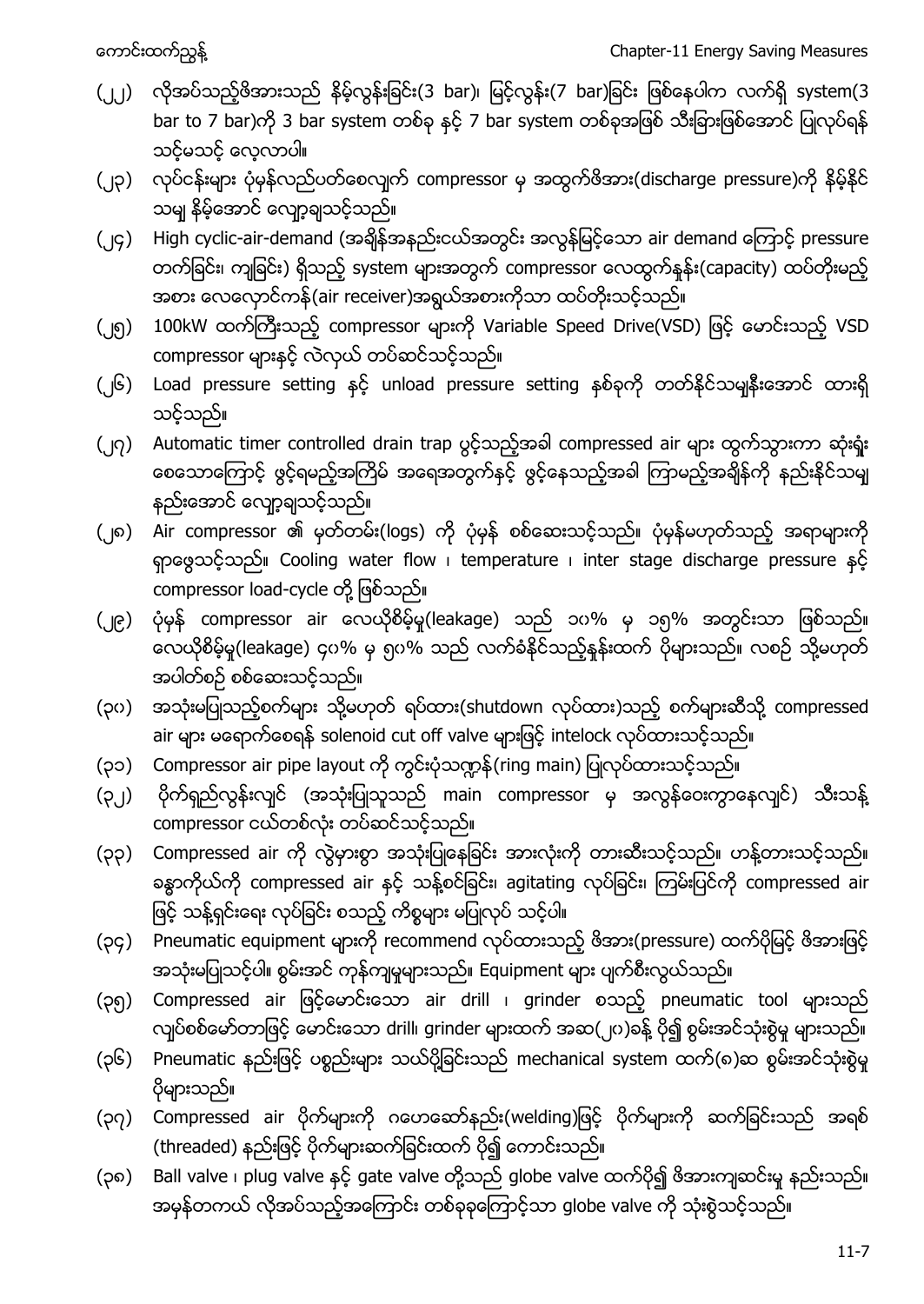(၃၉) Screw compressor တစ်လုံးကို 700kPa(g) (7bar(g)) ဖြင့်မောင်းလျင် ဖိအား 50kPa (0.5bar) လျော့ချနိုင်သည့်အတွက် compressor၏ စွမ်းအင်သုံးစွဲမှုနှန်းသည် ၃%မှ၄% လျော့နည်း လာလိမ့်မည်။

## ၁၁.၆ အဝင်လေအပူရှိန် (Inlet Air Temperature) လျော့ချခြင်း

### ၁၁.၆.၁ Compressor Intake Air အပူချိန်လျော့ချခြင်း(ပထမနည်း)

အဝင်လေအပူရှိန် (inlet air temperature) ကို 4°C လျော့ချနိုင်လျင် လေ၏ ထုထည်ပိုများပြီး compressor efficiency 1% ပိုကောင်းလာနိုင်သည်။

150 HP screw air compressor တစ်လုံးအား အောက်ပါအတိုင်း မောင်းသည်။

|                   | Loaded ဖြစ်သည့်အချိန်  | Unloaded ဖြစ်သည့်အချိန်  |
|-------------------|------------------------|--------------------------|
| Power Consumption | 145 hp                 | 60 hp                    |
| Time              | 80% of the time loaded | 20% of the time unloaded |

တစ်နစ်အတွင်း တိုင်းယူရရှိသည့် ဝင် လေအပူချိန်(temperature) intake of the compressor သည် 98°F ဖြစ်သည်။ သို့သော် တစ်နှစ်ပတ်လုံးအတွက် ပြင်ပလေအပူချိန် (outdoor air temperature)သည် 52°F ဖြစ်သည်။ compressor သည် တစ်နှစ်လျှင် နာရီပေါင်း(၆၂၄၀)မောင်းသည်။ Work reduction ကို အောက်ပါ အတိုင်း တွက်ယူနိုင်ပါသည်။

**Reduction in Compressor work**  $=\frac{H}{A}$ Higher Intake Temperature - 460

$$
Reduction in Compression work = \frac{(98-52)}{98-460}
$$

 $Reduction$  in Compressor work = 0.0824

ပြင်ပမှ အပူရိုန်နိမ့်သည့်လေကို စုပ်ယူခြင်းကြောင့် စွမ်းအင်သုံးစွဲမှု ၈.၂၄% လျော့နည်းသွားသည်။ တစ်နစ်အတွင်း ရွေတာနိုင်သည့် စွမ်းအင်ပမာဏ(annual energy saving)ကို အောက်ပါအတိုင်း တွက်ယူ နိုင်သည်။

> Energy Saving =  $[(145 \times 0.8) + (60 \times 0.2)] \times 0.746 \times 6,240 \times 0.0824$ Energy Saving  $= 49,098$  kWh/yr

## ၁၁.၆.၂ Compressor Intake Air အပူချိန် လျော့ချခြင်း (ဒုတိယနည်း)

Compressor intake air ကို အေးအောင်ပြုလုပ်ခြင်းဖြင့် compressor ၏ စွမ်းအင်သုံးစွဲမှုကို လျော့ချ နိုင်သည်။ တစ်နည်းအားဖြင့် စွမ်းအင်ချွေတာနိုင်သည်။ အကုန်အကျနည်းစွာဖြင့် စွမ်းအင်ချွေတာနိုင်သည့်နည်း ဖြစ်သည်။ Compressor intake air ကို အေးအောင်ပြုလုပ်ခြင်းဖြင့် 4°C လျော့ချနိုင်လျင် စွမ်းအင်သုံးစွဲမှု ၁% လျော့နည်း သွားလိမ့်မည်။

> Energy Savings (kWh) =  $\frac{1}{2}$ 4 x operating hours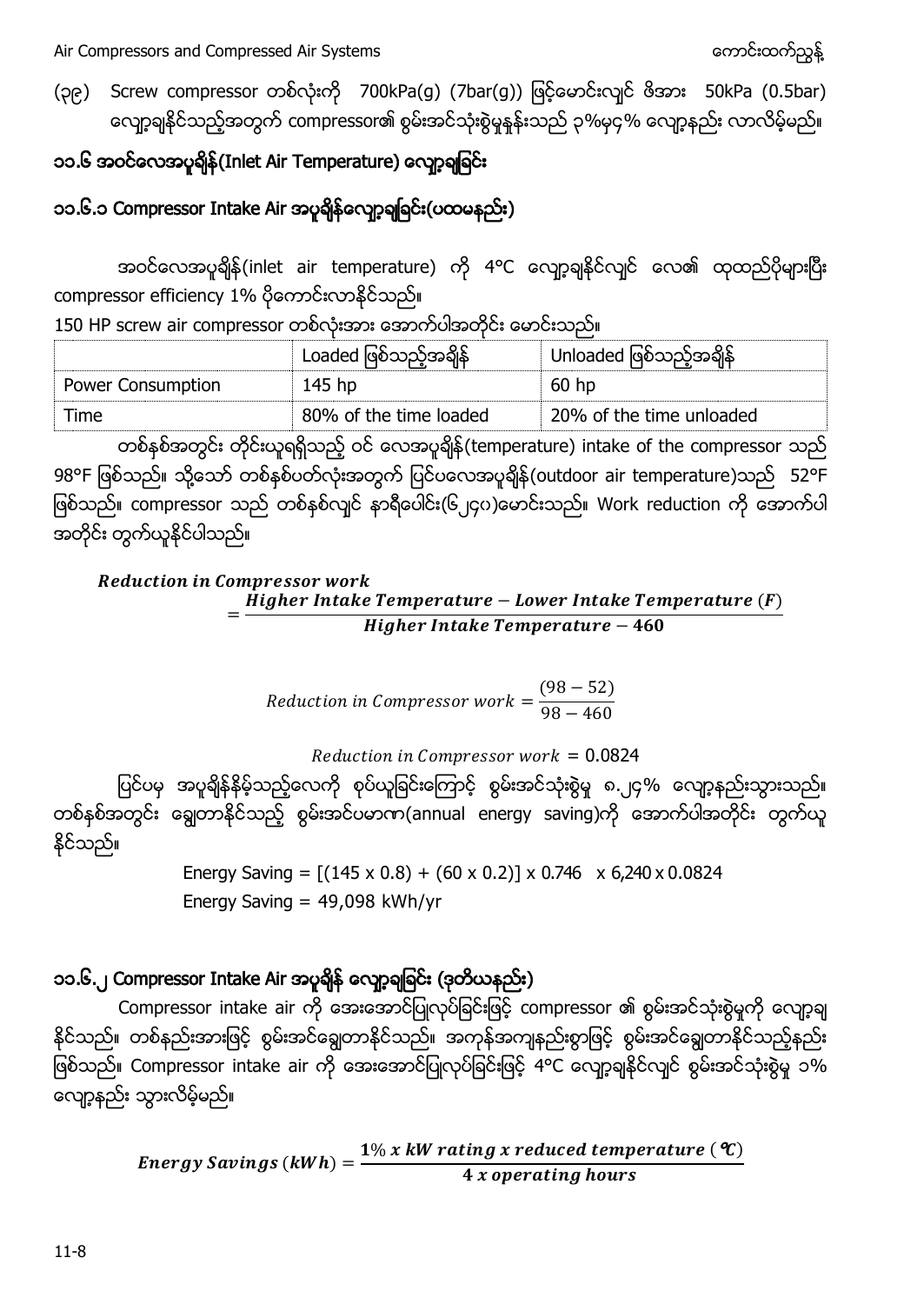႔ Chapter-11 Energy Saving Measures

ဉပမာ 110 kW air compressor တစ်လုံး အတွင်းသို့ ဝင်ရောက်လာသည့် လေ၏အပူချိန်(inlet temperature) 25°C 17°C ႔ တစ်နှစ်လျှင် နာရီပေါင်း(၂၀၀၀)ခန့် မောင်းသည်။

> Energy Savings (kWh) =  $\frac{\bf 0}$ 4

> > $= 4 400$  kWh per year  $=$  \$440 @ 10c/kWh tariff

အဝင်လေ၏ အပူချိန်(inlet temperature)ကို လျော့ချနိုင်ခြင်းကြောင့် ချွေတာနိုင်သည့် စွမ်းအင် ပမာကာကို လျော့ချနိုင်သည့် အပူချိန်များနှင့် တွဲ၍ ဖော်ပြထားသည်။

| Annual Energy Savings with Reduced Compressor Inlet Temperature |         |         |                |         |
|-----------------------------------------------------------------|---------|---------|----------------|---------|
| Intake temperature<br>reduction                                 | 3°C     | 6°C     | $10^{\circ}$ C | 20°C    |
| Comparative average load                                        | kWh/yr  | kWh/yr  | kWh/yr         | kWh/yr  |
| (kW)                                                            | savings | savings | savings        | savings |
| 4                                                               | 80      | 160     | 264            | 528     |
| 8                                                               | 150     | 300     | 495            | 990     |
| 11                                                              | 220     | 440     | 725            | 1450    |
| 15                                                              | 300     | 600     | 990            | 1980    |
| 22                                                              | 440     | 880     | 1450           | 2900    |
| 30                                                              | 600     | 1200    | 1980           | 3960    |
| 37                                                              | 740     | 1480    | 2440           | 4880    |
| 55                                                              | 1100    | 2200    | 3625           | 7251    |
| 75                                                              | 1500    | 3000    | 4950           | 9900    |
| 110                                                             | 2200    | 4400    | 7260           | 14520   |
| 160                                                             | 3200    | 6400    | 10550          | 21100   |

#### ၁၁.၇ ဗိအား(Operating Pressure) လျော့ချခြင်း

ယေဘုယျအားဖြင့် ဖိအား(operating pressure) 100 kPa လျော့ချနိုင်လျင် စွမ်းအင်သုံးစွဲမှု ၈% လျော့ချ နိုင်သည်။

Energy Savings (kWh) = 
$$
\frac{8\% \times kW \, rating \times pressure \, reduction(in \, kPa)}{100 \times operating \, hours}
$$

ဉပမာ 75 kW air compressor တစ်လုံးသည် 800 kPa ဖိအားဖြင့်မောင်းနေရာမှ 700 kPa သို့လျော့ချနိုင်လျင် (၂၀၀၀) ႔

> Energy Savings (kWh)  $=$   $\frac{8}{3}$  $\mathbf{1}$